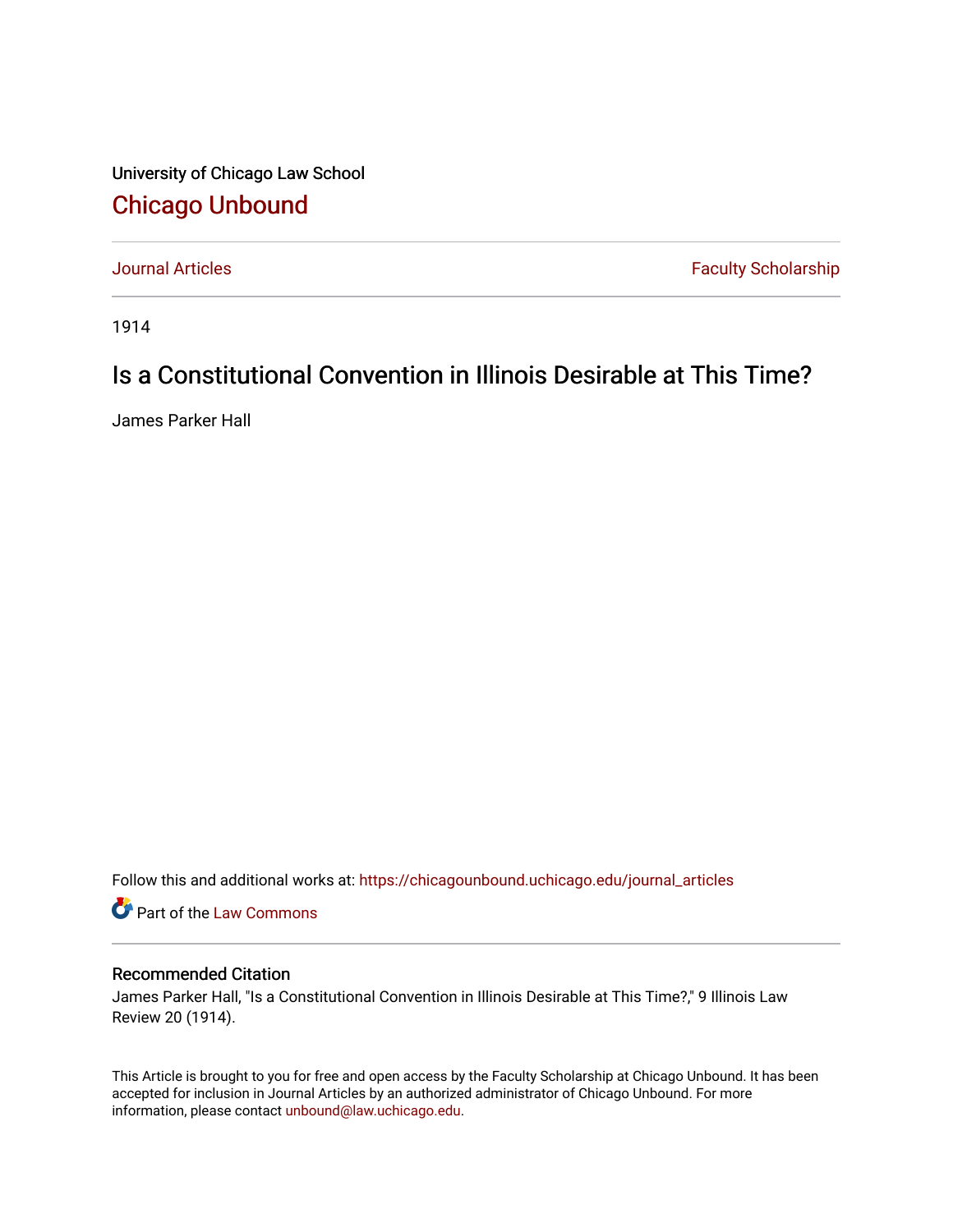## IS A CONSTITUTIONAL CONVENTION IN ILLINOIS DESIRABLE **AT** THIS TIME? COMMENT UPON THE PRECEDING PAPER'

## BY JAMES PARKER HALL.<sup>2</sup>

With most of Mr. Latham's positions one may heartily agree, and a loosening of the straight-jacket amending clause of the Illinois constitution is much to be desired.

In reviewing the arguments that may be urged in favor of a constitutional convention, however, I think Mr. Latham has scarcely done justice to the one based upon the superior fitness of such a body for that particular job as compared with the legislature. No doubt any proposed changes that might wisely be made would not alter more than 10 per cent of the present constitution; clearly its structure and wording should not be needlessly revised so as to cast doubt upon settled and reasonably satisfactory judicial interpretations; and probably a new constitution proposed by a convention would not differ in substance from the result that might be achieved by ten or a dozen amendments proposed by the legislature. Indeed, a convention might prefer to submit its proposals in the form of separate amendments, as was done with good judgment in Ohio in 1912. If we had been able readily to amend our constitution at need in the past, as have Massachusetts and Wisconsin, so that there was not now an accumulation of desired changes, very little could be said in favor of a constitutional convention. But, because we have not been able to do this, the withdrawal of our "stopper" amending clause must result in the legislature trying to pour at once a very large amount of new wine into our old bottle, and one may doubt the quality of much that will flow from the legislative wine-press under such urgency.

Neither the personnel of our legislature nor the conditions, necessary or artificial, under which it works are favorable to the rapid production of any large amount of well-considered fundamental legislation.

For reasons that seem at present inherent in the organization of American society, we cannot secure legislatures composed

<sup>1.</sup> The substance of remarks made before the Law Club at the conclusion of the preceding paper. 2. Dean of the University of Chicago Law School.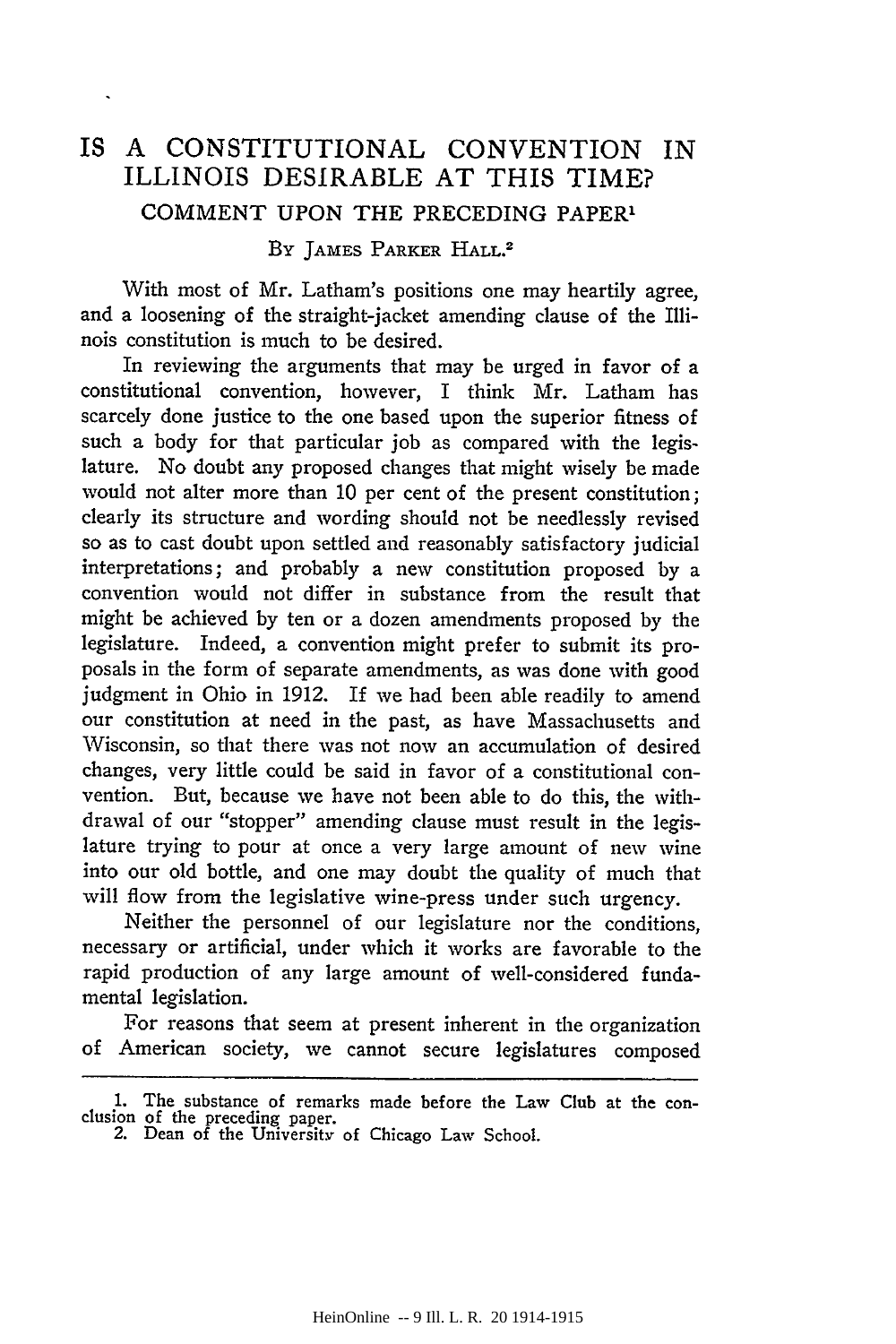largely of our more able men in any department of affairs. Most of our legislators must be professional politicians (using the words in their best sense), must devote their time largely to matters incidental to politics, must be fairly faithful adherents of some political party, and must shape their acts and votes in most matters with a view to their effect upon the larger ends of party organization. The case of a substantial minority I fear cannot be stated even as favorably as this. The office is essentially political, and will rarely be occupied by any man who does not devote to political matters a large share of his time and associate himself actively with the fortunes of one of our national parties. These practical requirements exclude from the legislature many persons admirably adapted to take part in a constitutional convention, who would be willing to devote to the public the moderate amount of time required for this service, and who, though without any extended apprenticeship in organized party work, might hope to be chosen to membership in such a body with little patronage and no direct legislative power. Finally, the members of a convention are chosen for a single definite task, lying within moderate limits, and considerations of special fitness for this may be expected to have a larger influence in their selection than can be the case with members of the general assembly who are primarily legislative representatives, and only incidentally framers of a constitution.

In the New York convention of 1894 sat Joseph H. Choate, Elihu Root, William C. Whitney, Andrew H. Green, John Bigelow, Louis Marshall, William C. Osborn, Frederick W. Holls, Edwin Countryman, John M. Francis, and Edward Lauterbachto name only those who have made reputations much wider than the state-and with them were a score of men whose fitness for the task could not have been matched in the New York legislature. The recent conventions in Michigan and Ohio, though containing few members of national reputation, have been generally described as bodies of distinctly better caliber than the loral state legislatures. The names of many distinguished fellow citizens of Illinois suggest themselves to us as quite possible candidates for membership in a constitutional convention, whom we could never hope to see in the legislature.

As an organ for proposing a number of constitutional changes at once, the legislature suffers also, by comparison with a convention, in respect to the conditions under which it works. It is not merely that legislation is largely the result of trading and com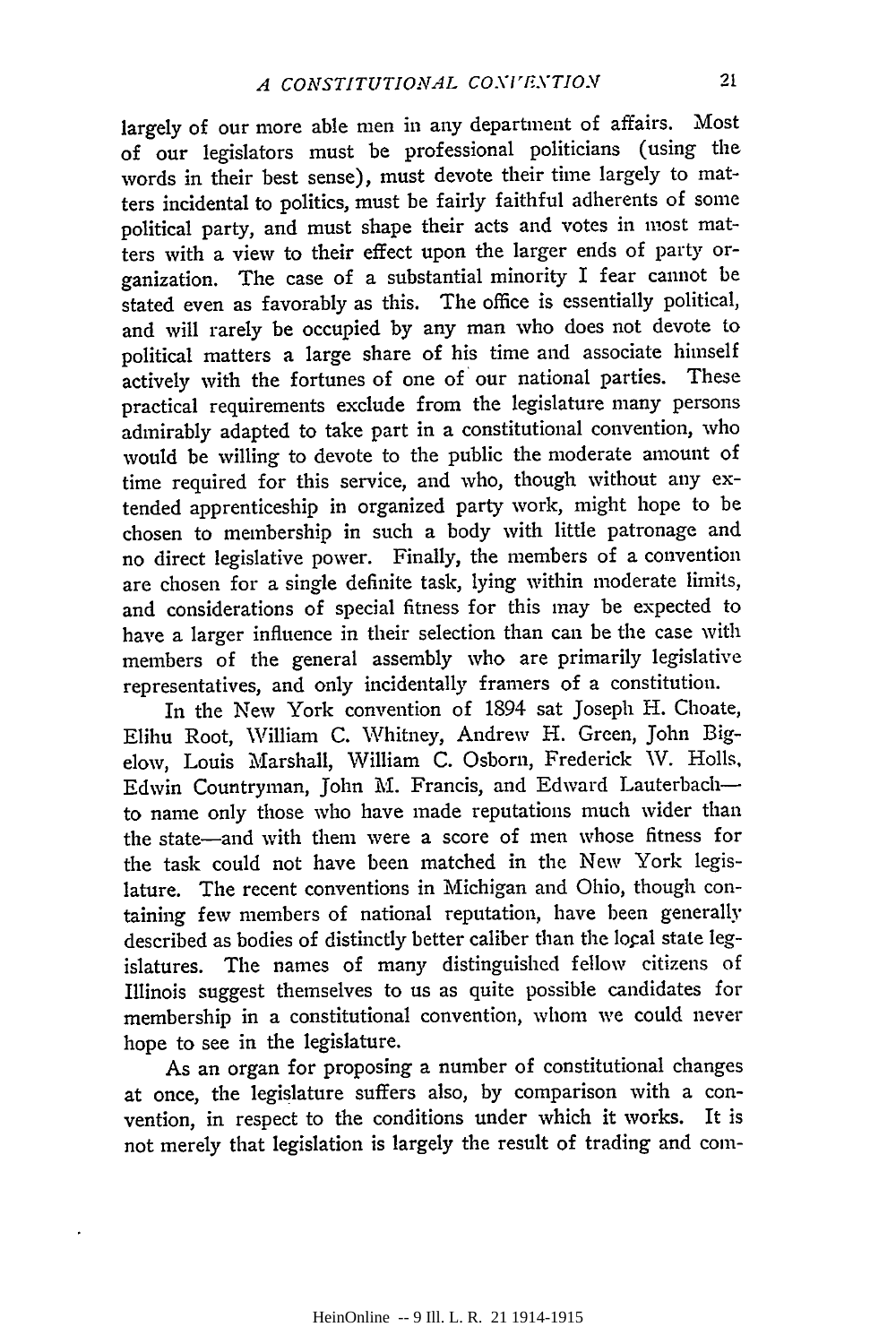promise-that is likely to be also true of the work of a convention, or of any body large enough to represent conflicting interests and charged with the consideration of a variety of proposals---but if the legislature frames constitutional changes the area of probable log-rolling will include not only the constitutional proposals themselves, but the whole field of ordinary legislation as well. Support for a clause in the constitution will be traded for votes upon legislation desired by Chicago or "Egypt," and the pressure of extraneous and partisan considerations of all kinds, which is naturally much greater even in a single branch of the legislature than in a convention, is practically doubled by the need of getting legislatively proposed amendments through both houses. Even under the most favorable conditions the legislature could not hope to consider several constitutional amendments with a purpose as singly devoted to the needs of the constitution, specific or composite, as could a convention.

But the Illinois legislature notoriously does not work under conditions at all favorable to the production of well-considered measures. Its rules and traditions seem most unhappily designed to thwart such efficiency as it might normally possess from the time a bill is referred to an unwieldy committee until it is swept irresistibly or blindly on to glory or the grave in the mad rush of the closing days of the session. Vhat opportunity for genuine deliberation and debate, thorough consideration, or careful drafting is promised for proposals that must be run through our biennial legislative hopper, striving for the right of way with all of the ordinary legislation that members of the assembly have been induced to propose by some part of our 6,000,000 people? The larger the number of constitutional changes that may legitimately be urged, the less effective does their legislative proposal appear as compared with the work of a convention.

Doubtless the problem of Chicago representation in the legislature is formidable, whether it is to be dealt with by the legislature or by a convention. It seems unlikely that the rest of the state will ever consent to an apportionment, either legislative or constitutional, that promises to give Cook County a majority of both houses of the legislature at any future time, and I can sympathize with this feeling. On the other hand grave embarrassments are threatened where a majority of the voting population are permanently subject to the potential control of a minority. The statesmanlike compromise appears to lie in the direction of a con